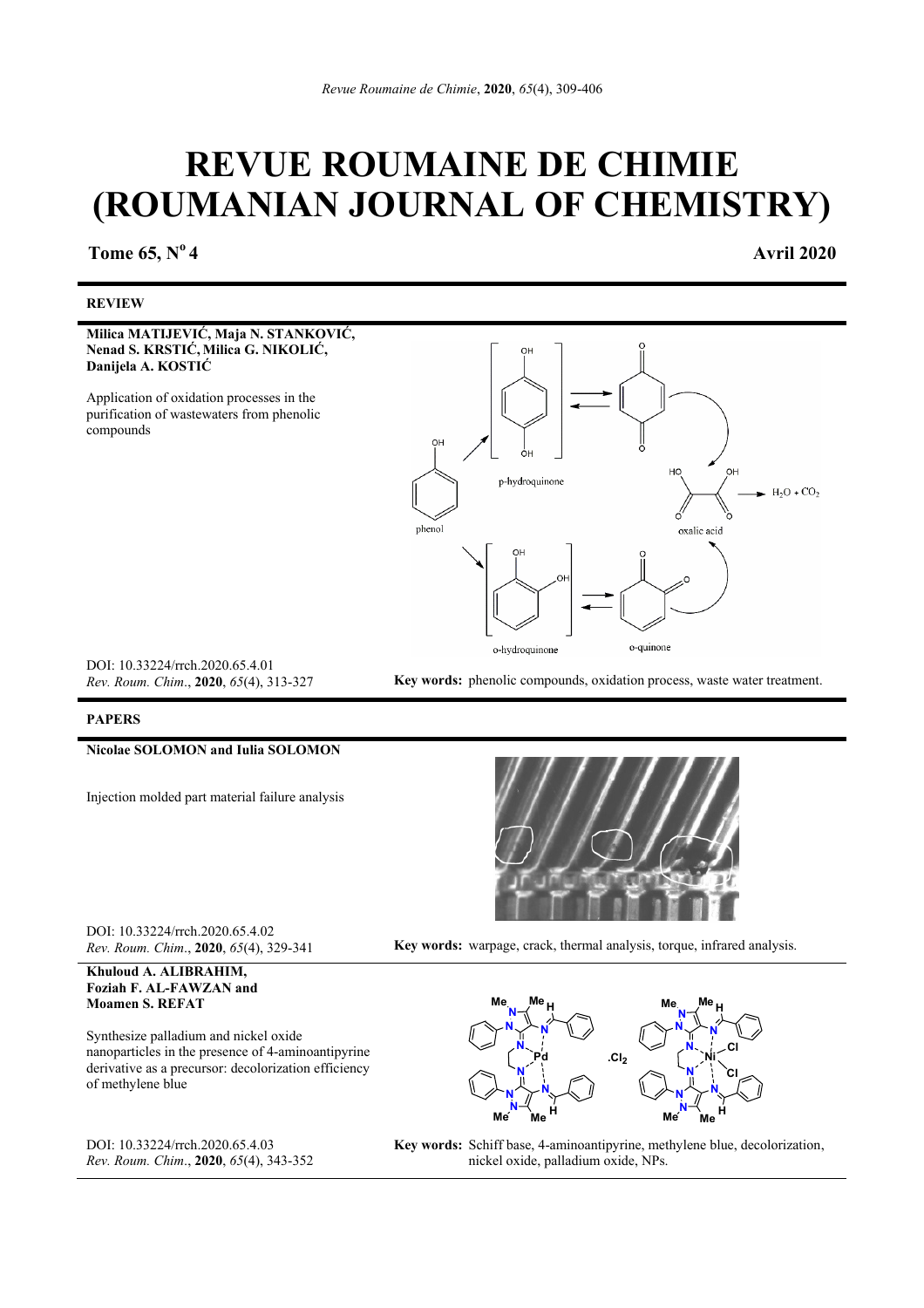### **Imen ABIDLI, Nebil SOUISSI and X. Ramón NÓVOA**

Corrosion inhibition of steel by Prickly Pear: extraction, characterization and electrochemical studies



DOI: 10.33224/rrch.2020.65.4.04 *Rev. Roum. Chim*., **2020**, *65*(4), 353-360

Thermal and mechanical properties

**Fang HUANG, Fuquan GUO and Guoqin LIU** 

of P(MMA-co-BMA)/MWNTs nanocomposites

**Key words:** steel, barrier properties, mechanical properties, EIS, surface analysis.



DOI: 10.33224/rrch.2020.65.4.05 *Rev. Roum. Chim*., **2020**, *65*(4), 361-366

# **Meltem B. SAGLAM**

Octa-substituted Co(II) and Mn(II) phthalocyanines containing butyl-4-hydroxybenzoate groups: Synthesis, characterization, aggregation, and investigation of their anti-microbial and anti-fungal activity properties



**Key words:** P(MMA-co-BMA)/MWNTs; nanocomposites; thermal and mechanical properties.



DOI: 10.33224/rrch.2020.65.4.06 *Rev. Roum. Chim*., **2020**, *65*(4), 367-374 **Key words:** phthalonitrile, anti-bacterial, anti-fungal, synthesis, aggregation, peripheral.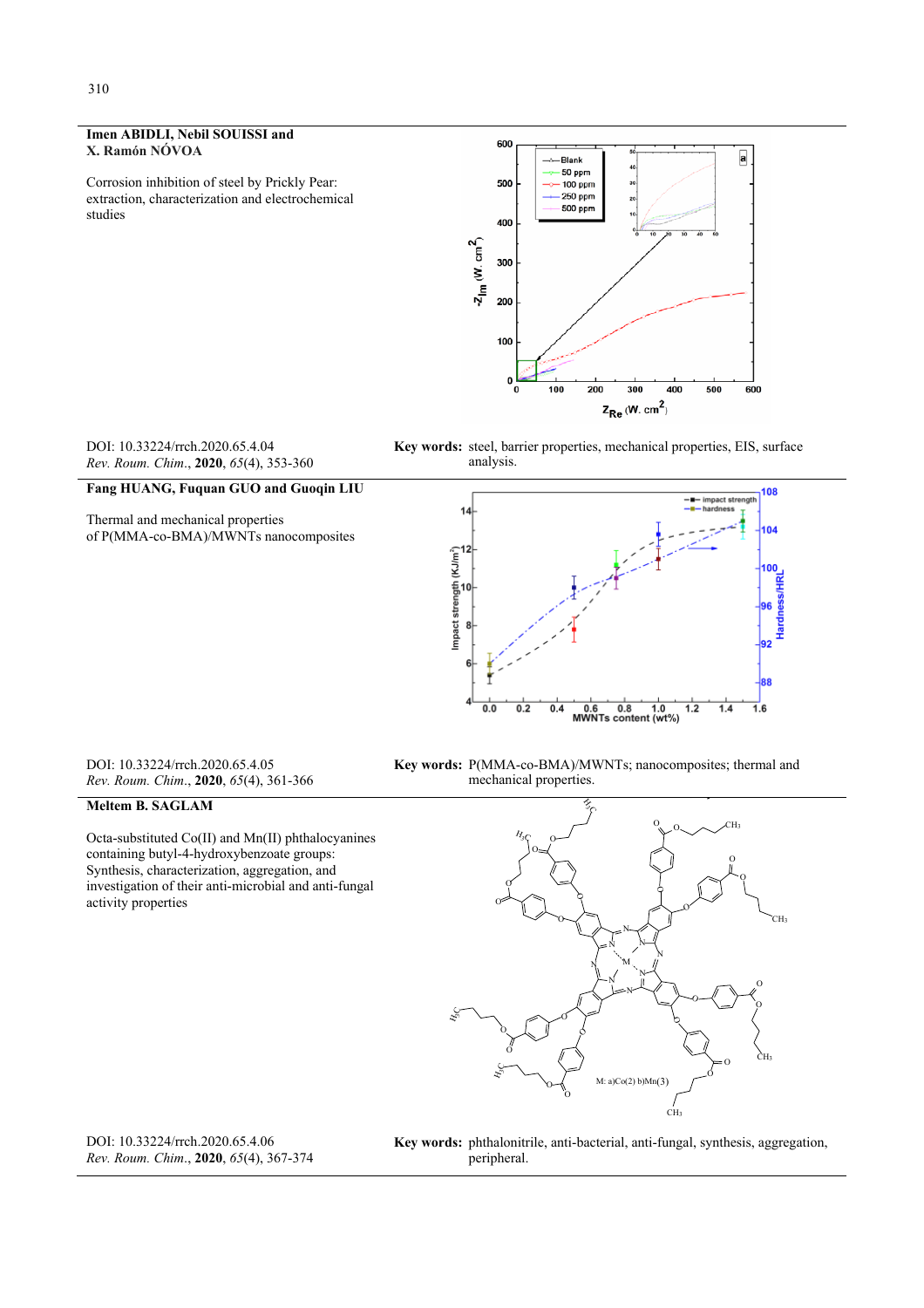#### 311

#### **Kuddusi KARABODUK and Erdoğan HASDEMİR**

Simultaneous determination of quercetin and luteolin in mate and white tea samples by voltammetry



DOI: 10.33224/rrch.2020.65.4.07<br>Rev. Roum. Chim., 2020, 65(4), 375-385

**Wei-Chao DU, Xiang-Yun WANG, Liu-Xiang KANG, Yong SU, Xian-Bin HUANG, Gang CHEN and Jie ZHANG** 

Application of carboxymethylated carob bean gum as eco-friendly water based drilling fluids additive

Key words: luteolin, quercetin, mate, white tea, voltammetry.



DOI: 10.33224/rrch.2020.65.4.08 *Rev. Roum. Chim*., **2020**, *65*(4), 387-393

# **Amar NATH and Poorn Prakash PANDE**

Synthesis of novel sugar based xanthates for the removal of copper and nickel harmful heavy metals from water





Where Sugar= D Sorbitol and D Mannitol



DOI: 10.33224/rrch.2020.65.4.09 *Rev. Roum. Chim*., **2020**, *65*(4), 395-401 **Key words:** D-sorbitol xanthate, D-mannitol xanthate, metal ion removal, UV-visible spectroscopy.